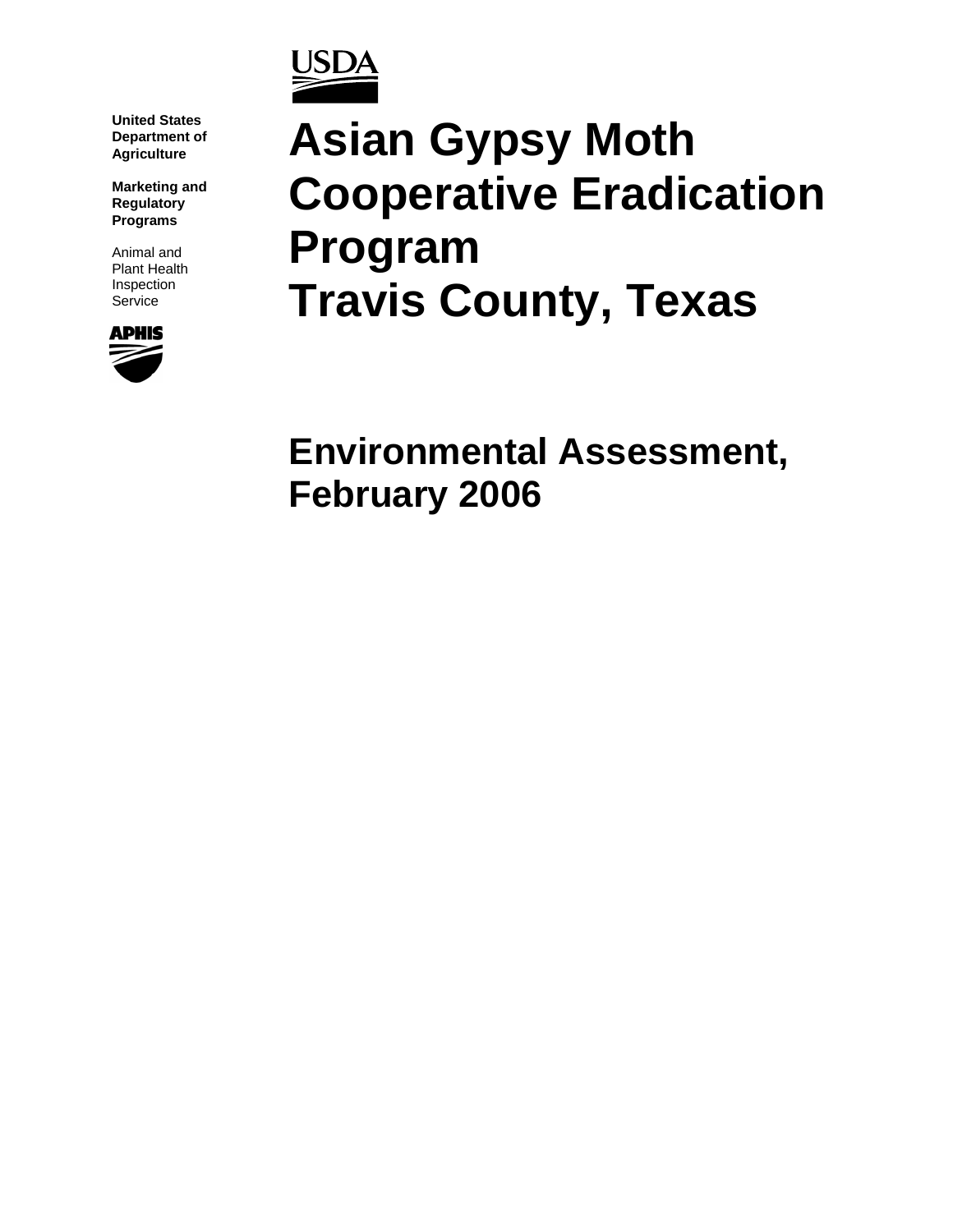# **Asian Gypsy Moth Cooperative Eradication Program Travis County, Texas**

# **Environmental Assessment, February 2006**

#### **Agency Contact:**

Stuart Kuehn State Plant Health Director 903 San Jacinto Boulevard, Suite 270 Animal and Plant Health Inspection Service U.S. Department of Agriculture Austin, TX 78701–2450

The U.S. Department of Agriculture (USDA) prohibits discrimination in all its programs and activities on the basis of race, color, national origin, sex, religion, age, disability, political beliefs, sexual orientation, and marital or family status. (Not all prohibited bases apply to all programs.) Persons with disabilities who require alternative means for communication of program information (Braille, large print, audiotape, etc.) should contact USDA's TARGET Center at 202–720–2600 (voice and TDD).

To file a complaint of discrimination, write USDA, Director of Civil Rights, Room 326–W, Whitten Building, 14<sup>th</sup> and Independence Avenue, SW., Washington, DC 20250–9410 or call 202–720–5964 (voice and TDD). USDA is an equal opportunity provider and employer.

Mention of companies or commercial products in this report does not imply recommendation or endorsement by the U.S. Department of Agriculture over others not mentioned. USDA neither guarantees nor warrants the standard of any product mentioned. Product names are mentioned solely to report factually on available data and to provide specific information.

This publication reports research involving pesticides. All uses of pesticides must be registered by appropriate State and/or Federal agencies before they can be recommended.

CAUTION: Pesticides can be injurious to humans, domestic animals, desirable plants, and fish or other wildlife—if they are not handled or applied properly. Use all pesticides selectively and carefully. Follow recommended practices for the disposal of surplus pesticides and pesticide containers.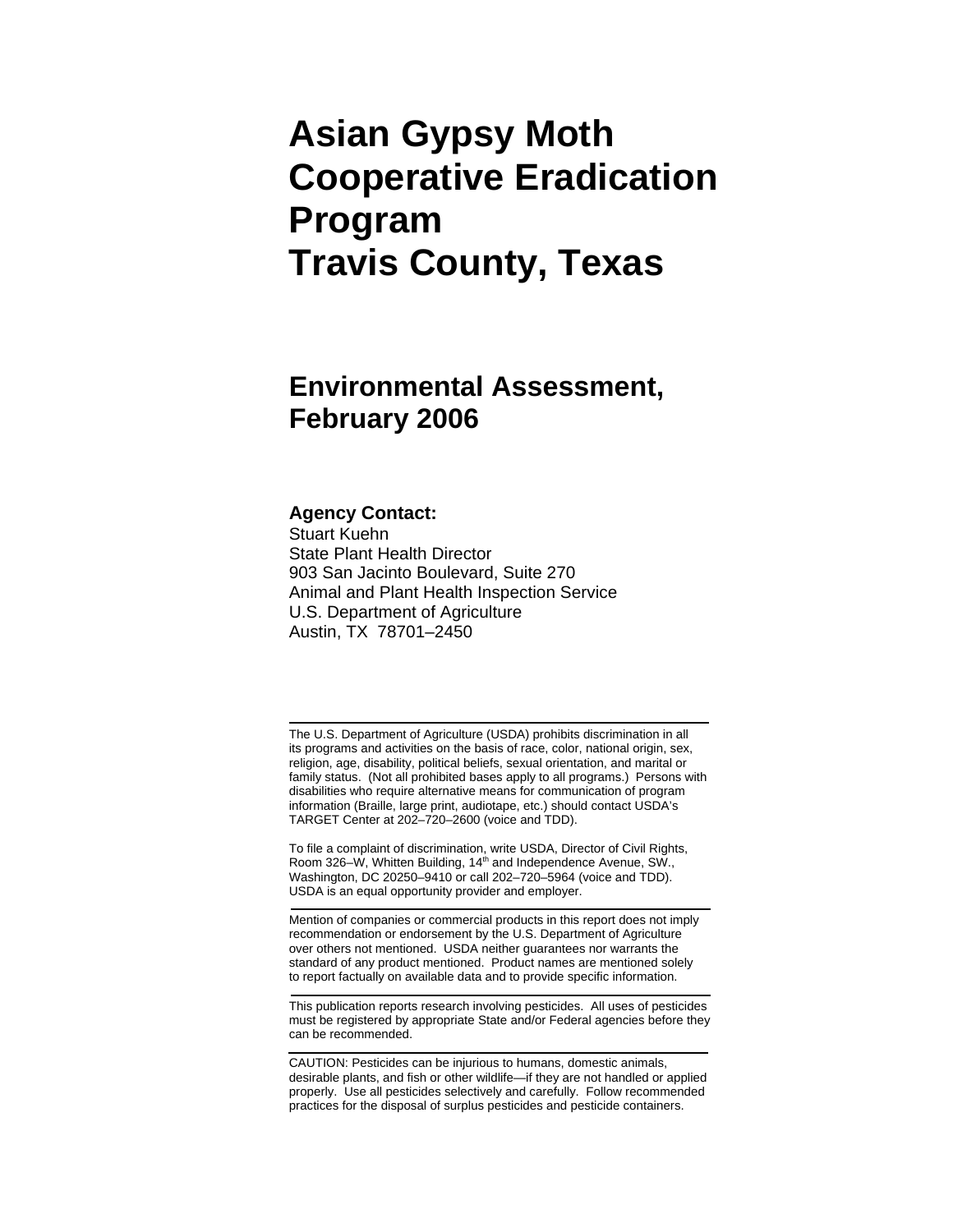# **Table of Contents**

| I. Introduction and Need for the Proposal  1         |
|------------------------------------------------------|
|                                                      |
|                                                      |
| IV. Environmental Impacts of the Proposed Action and |
|                                                      |
| VI. Listing of Agencies and Persons Consulted  15    |
|                                                      |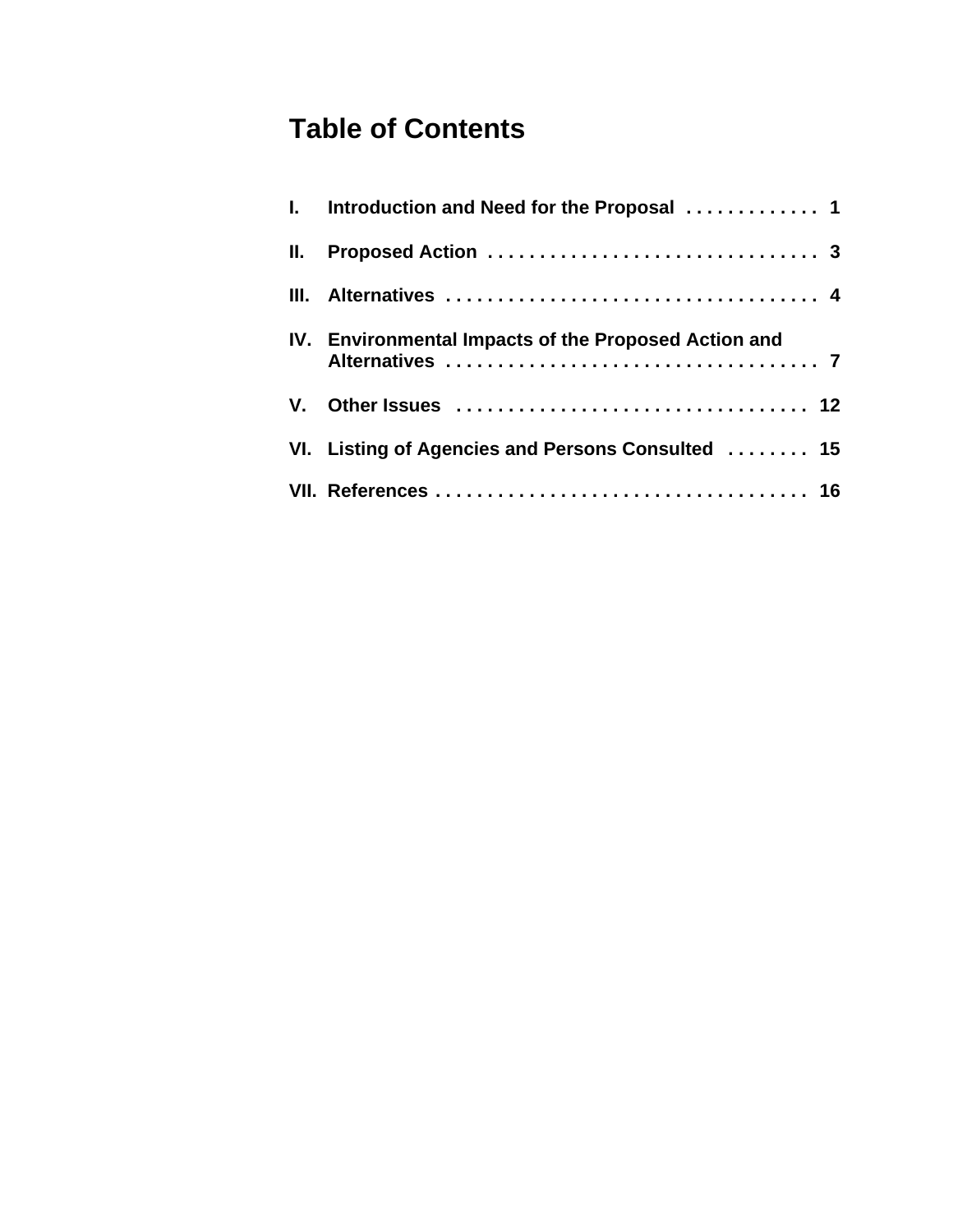# **I. Introduction and Need for the Proposal**

The United States Department of Agriculture (USDA), Animal and Plant Health Inspection Service (APHIS), in cooperation with the Texas Department of Agriculture propose to eradicate the gypsy moth infestation in a small area located in Travis County, Texas. The alternatives being considered here have been analyzed in detail in the 1995 Final Environmental Impact Statement (EIS) for Gypsy Moth Management in the United States. The findings of that EIS regarding these alternatives will be summarized and incorporated by reference into this environmental assessment (EA). The need for this proposed action is based on the potential adverse ecological and economic impacts of gypsy moth infestations on the infested and surrounding areas.

This EA is tiered to USDA's 1995 Final EIS for Gypsy Moth Management in the United States. We propose eradication because of the isolated nature of the infestation in Travis County, Texas. This site-specific EA is designed to examine the environmental consequences of a range of treatment options under the 1995 Final EIS for Gypsy Moth Management in the United States that may accomplish the program's goals.

This EA is prepared consistent with National Environmental Policy Act (NEPA) and APHIS' NEPA implementing procedures (7 CFR, part 372), for the purpose of evaluating how the proposed action and alternatives described in the proceedings sections, if implemented, may affect the quality of the human environment.

#### **A. Biology of Gypsy Moth**

The gypsy moth, *Lymantria dispar* L, is one of the worst pests of trees and shrubs in the United States. It was originally imported into Massachusetts from Europe in 1869 for silk production experiments. Some moths were accidentally released and became established. This gypsy moth infestation has spread relentlessly and now covers the entire northeastern part of the United States from Maine south to North Carolina and west to Michigan and Wisconsin. Gypsy moth caterpillars alter ecosystems and disrupt people's lives when in high numbers. Heavy infestations cause defoliation and tree mortality. Defoliated trees are also vulnerable to other insects and diseases that may kill them. Heavy defoliation alters wildlife habitat, changes water quality, reduces property and esthetic values, and reduces the recreational value of forested areas. When present in large numbers, gypsy moth caterpillars can be a nuisance, as well as a hazard, to health and safety (USDA, 1995).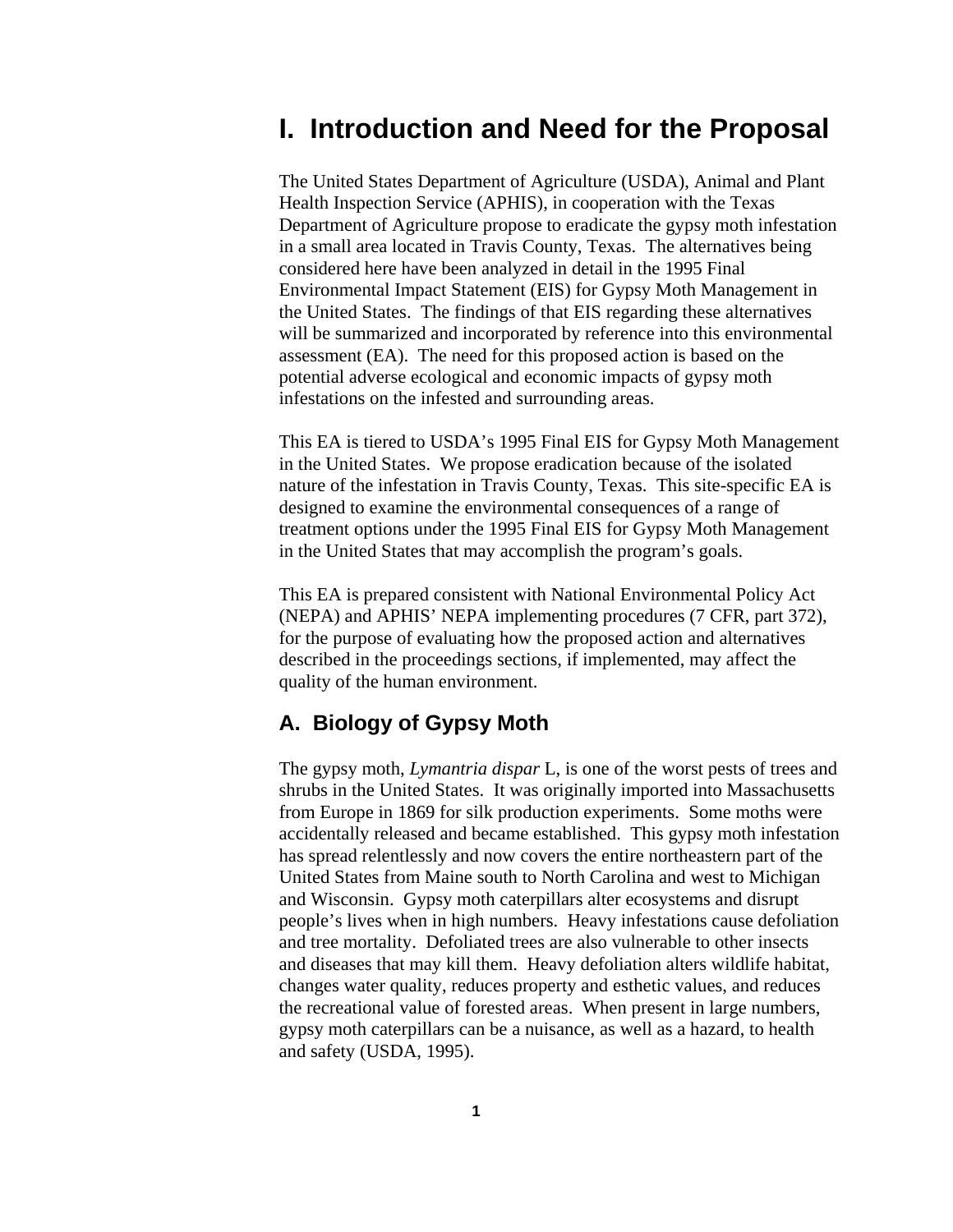Egg masses and pupae can attach to nursery stock, vehicles, camping equipment, and outdoor household articles that people bring with them when they come to Texas. The presence of host plants allows the gypsy moth to begin to establish new populations in areas where they were previously unknown.

Gypsy moths originating in eastern North America that are progeny of the original European introduction are sometimes referred to as North American gypsy moths. Asian gypsy moths are a strain of the same species that comes from eastern Russia and Asia. Asian gypsy months have also been established in Germany and other European countries where they are interbreeding with European gypsy moths.

Asian gypsy moths differ from North American gypsy moths in that the female Asian gypsy moths can fly long distances. Female North American gypsy moths, despite having fully developed wings, cannot fly.

There is precedent for eradication of isolated populations of Asian and North American gypsy moths if eradication efforts are swiftly employed. This was demonstrated in North Carolina in 1993. A ship carrying military cargo from Germany was found to be infested with large numbers of gypsy moths, including flying female moths typical of the Asian strain. The ship was sent back out to sea and the cargo was fumigated, but not before large numbers of moths flew ashore. Hundreds of male moths were trapped near the port facilities, along the shore and up to 25 miles inland. Genetic testing indicated that both North American and Asian strain moths were present as well as some which were apparently mixed strains (N.C. Dept. of Agric. 1994). An eradication program was quickly devised and put into place, and the infestation was successfully eradicated before it could become established.

#### **B. Affected Environment**

The affected environment is a small area located in Travis County, Texas. The proposed 640-acre spray block is bisected by Interstate Highway 290. The treatment area is composed of approximately 24 commercial properties, 160 partially to heavily wooded residential properties, 2 private schools and 130 undeveloped wooded acres.

The woodlands within and surrounding the proposed treatment area contain many host species which are susceptible to gypsy moth infestation. These include live oak (*Quercus fusiformes*), shumard oak (*Quercus shumardii*), sweet gum (*Liquidambar stryraciflua*) and other hardwoods.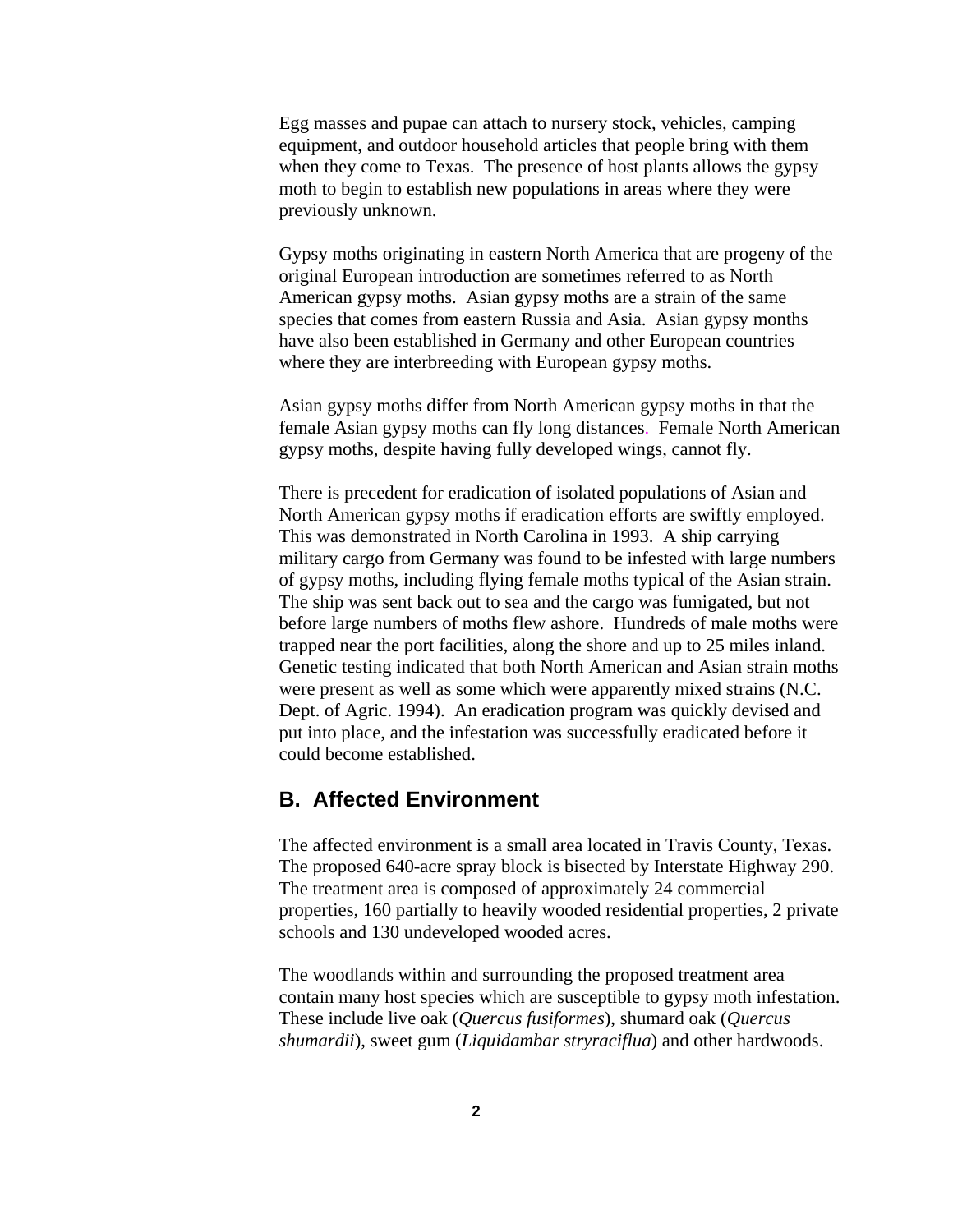Two endangered bird species nest within the immediate area (black capped vireo, *Vireo atricapilla* and the golden cheeked warbler, *Dendroica chrysoparia*). The black-capped vireo arrives in Texas starting in mid-March to mid-April. Nesting usually occurs in mid-April through August. The golden-cheeked warbler arrives in Texas early- to mid-March and begins nesting in early April.

The proposed spray block starts at the northeast corner with the intersection of 30°14'23.51"N latitude and 97°54'52.16"W longitude. It continues west along  $30^{\circ}14'23.51''N$  to the northwest corner where it intersects at 97°55'53.16"W longitude. It goes south along  $97^{\circ}55'53.16''$  w to the southeast corner and intersects at  $30^{\circ}13'31.03''$  N latitude. Then it goes east along  $30^{\circ}13'31.03''$ N to the southeast corner and intersects at  $97^{\circ}54'52.16''$ W longitude. It continues north along  $97^{\circ}54'52.16''$  to the point of origin at the northeast corner.

#### **C. Need for Action**

A gypsy moth which had characteristics of both the Asian and North American gypsy moth was found along Interstate Highway 290 in Travis County, Texas. This find suggests that there may be an outbreak of gypsy moths in this area of Texas. This gypsy moth outbreak in Texas needs to be eradicated to minimize any potential ecological or human impacts. The Texas hill country contains an abundance of preferred host plants that are susceptible to defoliation by the gypsy moth. A majority of the tree species found in the delimited area are known hosts of the gypsy moth. Therefore, if the gypsy moth is not eradicated from this location, it is likely that the gypsy moth could become established and spread throughout the hill country and to other parts of Texas. The associated damage, defoliation, and mortality from such an occurrence, in the absence of timely eradication action, would be devastating to the native oak forest lands.

# **II. Proposed Action**

Under the record of decision of the EIS, the selected alternative was to use a variety of treatment options to further three strategies (slow the spread, suppression, and eradication). Each strategy would be applied depending on the geography of the area to be treated relative to the generally infested gypsy moth area. In isolated infestations, as is seen in Travis County, the preferred strategy is eradication.

The following is a description of geography in United States with regard to the gypsy moth. The area of the United States where the North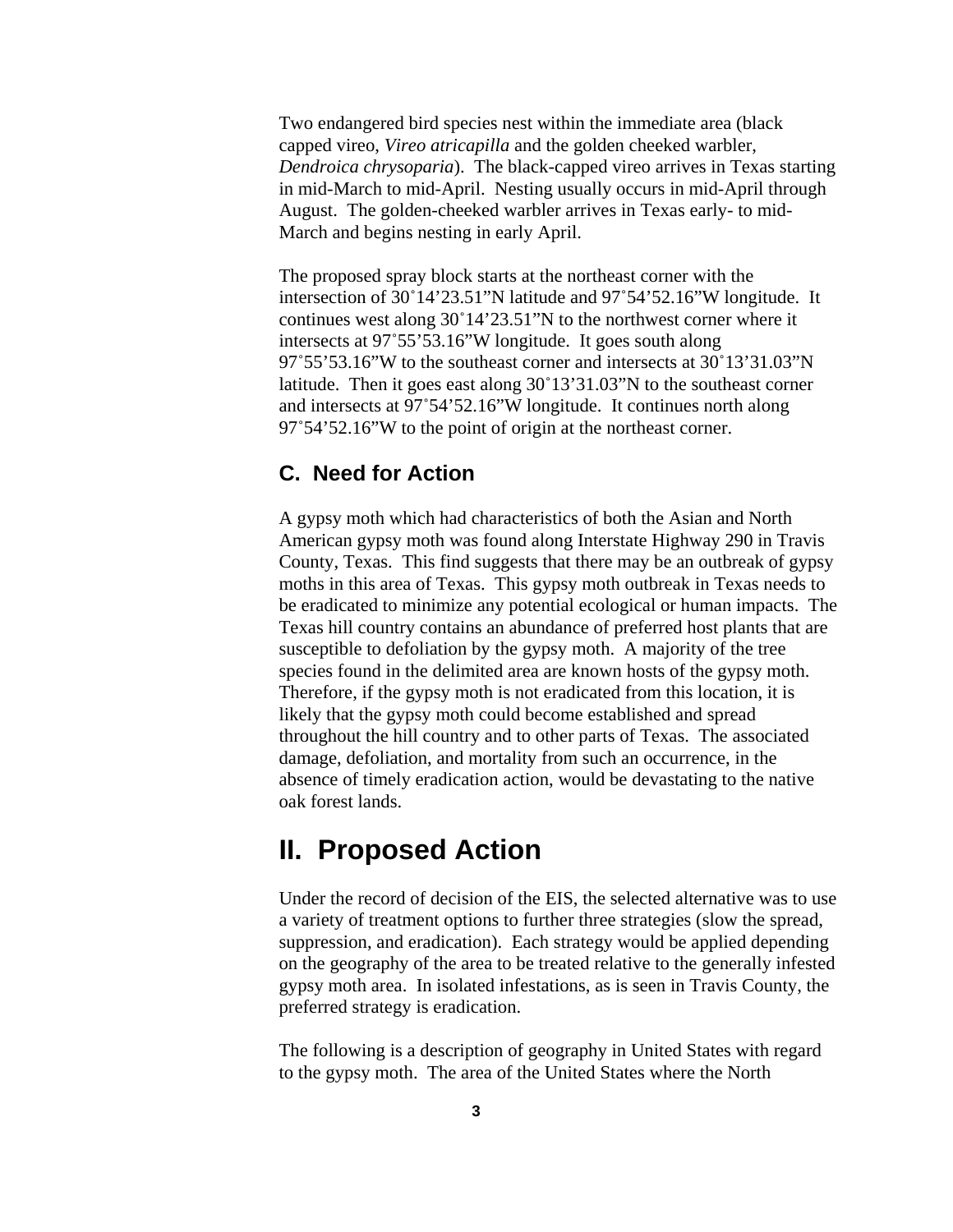American strain of the gypsy moth is established is called the generally infested area. Next to this area is a band 50 to 100 miles wide, called the transition area, where the gypsy moth is spreading from the generally infested area. The area where the gypsy moth is not established is called the uninfested area. Isolated infestations resulting from accidental spread of the gypsy moth by people may occur in the uninfested area. Different management strategies apply in these areas: the suppression strategy is employed in the generally infested area, the slow the spread strategy in the transition area, and eradication of isolated infestations in the uninfested area. In addition, for all infestations involving the Asian strain, eradication is the preferred strategy in all locations including the generally infested area.

Recently, a gypsy moth was detected in Travis County, Texas. Genetic testing indicated that the moth was the Asian biotype which is not known to exist in North America. The Asian Gypsy Moth (AGM) differs from the North American Gypsy Moth (NAGM) in two important ways. The female of the AGM flies long distances to deposit eggs and thus spreads the population rapidly, while the female NAGM is flightless. The AGM feeds on approximately 500 species of plants, while the NAGM feeds on approximately 300 species of plants. Therefore, the proposed strategy for this isolated infestation of gypsy moth is eradication.

## **III. Alternatives**

In isolated infestations and any infestations that involve Asian gypsy moth characteristics, as the one found in Travis County, Texas, eradication is the strategy of choice. There are a number of treatment options available to implement the strategy:

1) B.t.k. This is a biological insecticide containing the bacterium, *Bacillus thuringiensis* var *kurstaki.* The insecticide is specifically effective against caterpillars of many species of moths and butterflies.

2) Diflubenzuron (Dimilin®). This is an insect growth regulator that interferes with the growth of some immature insects.

3) Gypsy moth virus. This is a nucleopolyhedrosis virus which occurs naturally and is specific to the gypsy moth. Gypcheck® is an insecticide product made from the gypsy moth nucleopolyhedrosis virus.

4) Mass trapping. The treatment consists of large numbers of pheromone traps used to attract male gypsy moths and prevent them from mating with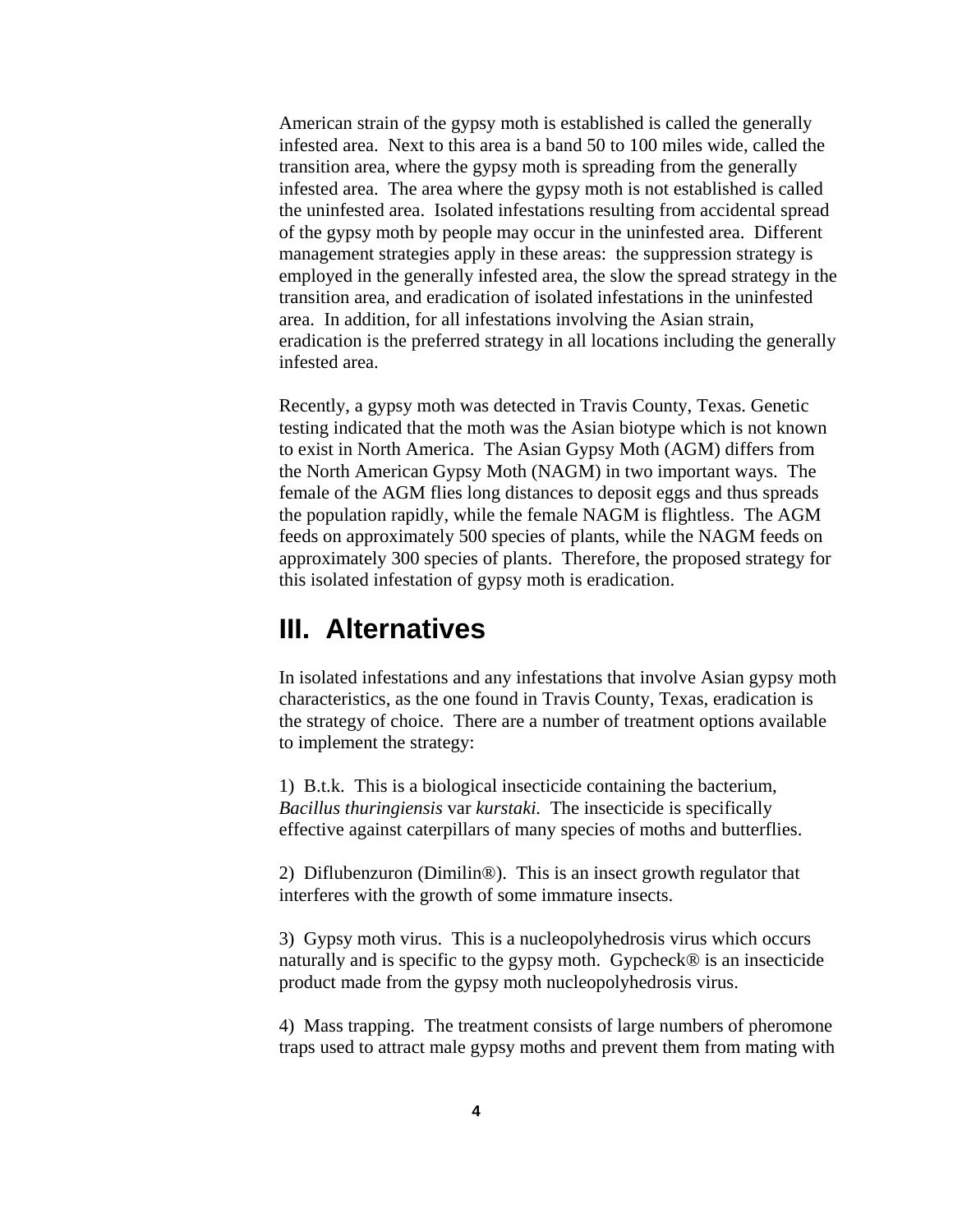females, thereby causing a population reduction. Density of traps is nine or more traps per acre.

5) Mating disruption. This treatment consists of aerially-applied tiny plastic flakes or beads containing disparlure, a synthetic gypsy moth sex pheromone. The pheromone confuses male moths and prevents them from locating and mating with females.

6) Sterile insect releases. Large numbers of radiation-sterilized gypsy moth eggs or pupae are released in a treatment area and develop into adults. The sterile adults mate with fertile adults but viable offspring are not produced. If successful, the effect is population reduction and eventual elimination of the infestation.

This EA analyzes the no action alternative and various combinations of use of B.t.k., use of mass trapping, and use of mating disruption techniques. The other treatments were not considered in detail because the probability that they would achieve the program goal of eradication was judged to be too low or could not be determined. Diflubenzuron (Dimilin®) was not selected because the growth regulator has a broader non-target host range than B.t.k. and can kill many other insects in addition to larvae of moths and butterflies and is, therefore, not preferable unless B.t.k*.* is not available. This is of particular concern in regard to the potential effects on food sources for endangered species that occur in the area. Gypcheck® and sterile insect release are still in a somewhat experimental stage of development for eradication programs and the results have been variable. Although mass trapping has been shown to be useful in eliminating small populations, it is most effective in determining if a treatment option has been effective and is generally used coupled with one of the other treatments. The program will use limited trapping to determine effectiveness and to verify success of eradication.

#### **A. No Action**

Under this alternative, we would not treat the selected area with any insecticide or mating disruption. This would allow any population of gypsy moth within the area to become established and spread into the surrounding areas. Although this does not meet the need to manage the population of gypsy moth, it does provide a baseline for comparison to the alternatives.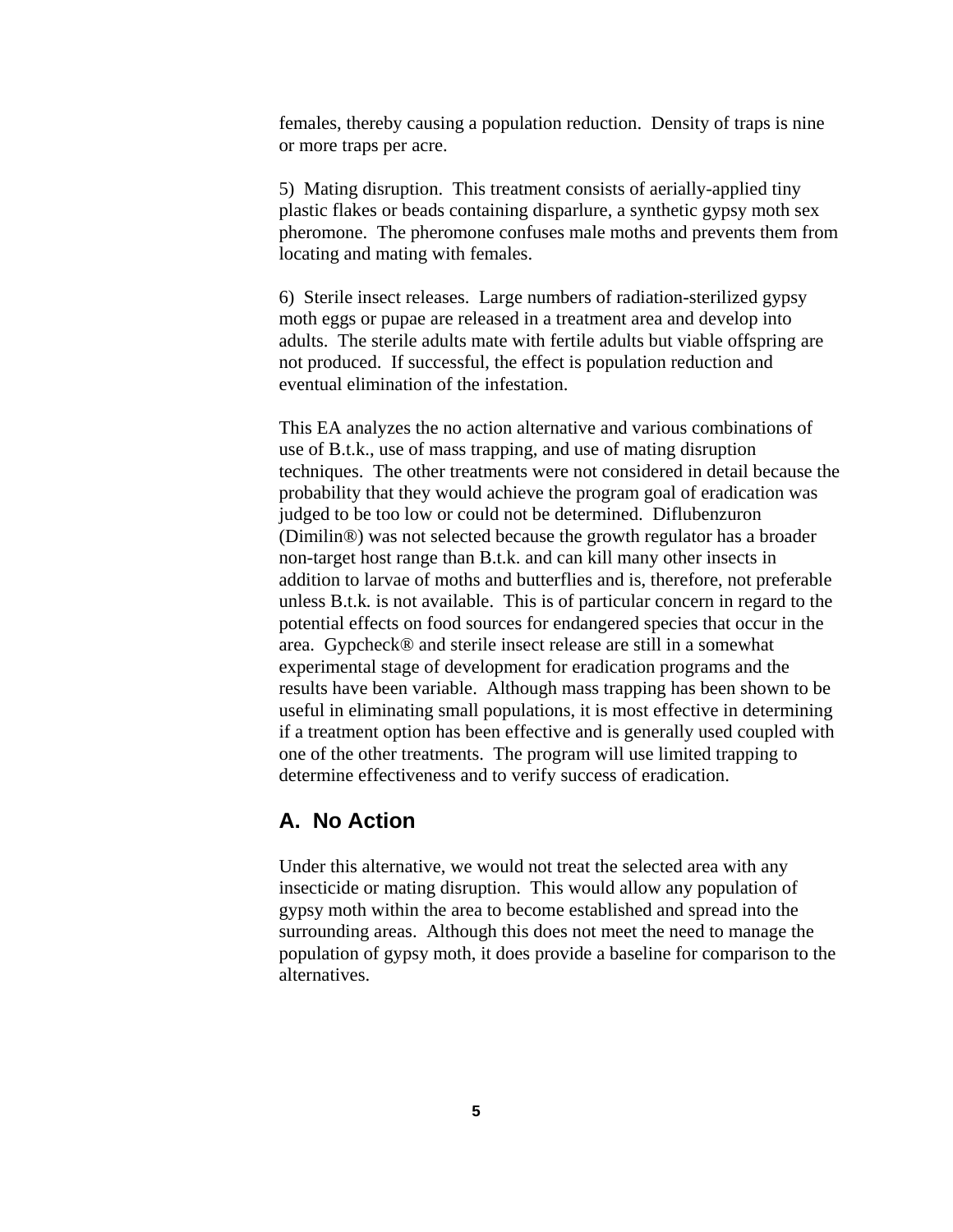#### **B. Use of B.t.k.**

Under this alternative, pesticide application of B.t.k. (trade name Foray 48B®) will be applied to the treatment site. The first application will be applied on or about March 12, 2006. There will be a total of three applications with a 7-10 day lapse in between the applications. Each application will use 24 BIU and will be applied using a Category C aircraft. The B.t.k. applications will be toxic to the caterpillars of moths and butterflies within the treatment zone potentially eliminating any immature gypsy moths that could be in the area. These applications are timed to occur during the early larval stages when gypsy moth caterpillars hatch from their eggs and are most susceptible to intoxication.

#### **C. Use of Mating Disruption**

Under this alternative, disparlure (Disrupt II®) mixed with Gelva® Multipolymer Emulsion 2333 will be applied once at a rate of 6 oz per acre using specially modified aircraft. The Disrupt II® will confuse the male gypsy months making it less likely that the females will find a suitable mate. This treatment would occur later in the year when the adult moths emerge from their cocoons.

#### **D. Use of Mass Trapping**

Mass trapping involves setting gypsy moth pheromone traps at very high densities (up to nine traps per acre). These traps attract male gypsy moths. Mass trapping has been attempted as an eradication tool but results have varied. This technique is very useful when used in combination with other techniques. Any captured male moths are removed from the breeding population.

#### **E. Integrated Eradication Program**

Under this alternative, the program would use a combination of B.t.k. applications, mating disruption treatments, and mass trapping to achieve the goal of eradication. The population effects from a combined use of B.t.k.application, mass trapping, and mating disruption are additive. First, B.t.k. will be applied to control caterpillars in the treatment area. The first application will be applied on or about March 12, 2006. There will be a total of three applications with a 7- to 10-day lapse in between the applications.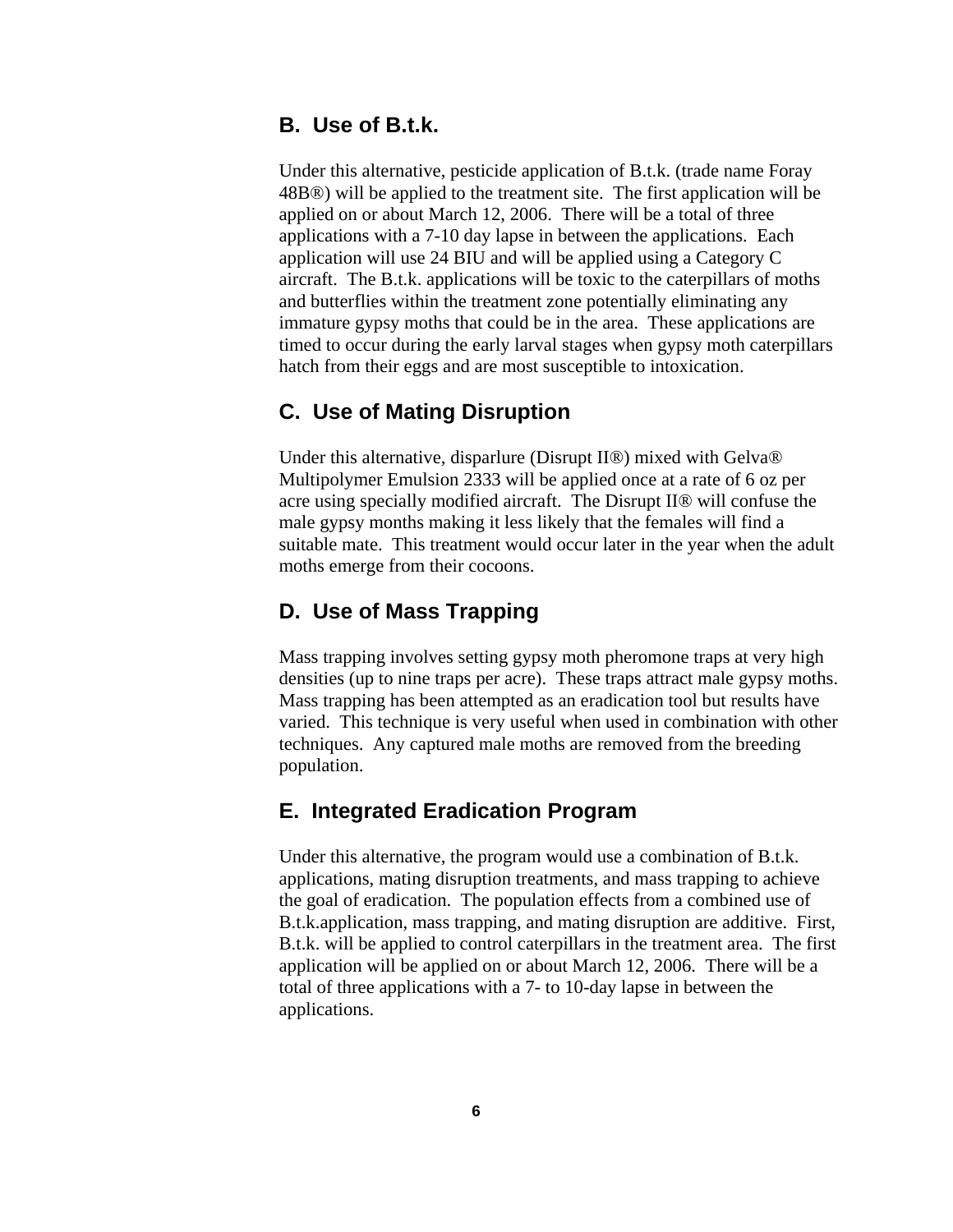Each application will use 24 BIU and will be applied using a Category C aircraft. A treatment of Disrupt II® mixed with Gelva® Multipolymer Emulsion 2333 will be applied once at a rate of 6 oz per acre using a specially modified aircraft to limit potential mating of any adult moths not eliminated from B.t.k. application directed at the larval stages. Mass trapping would occur at sensitive sites where other treatments could not be readily employed.

# **IV. Environmental Impacts of the Proposed Action and Alternatives**

### **A. No Action**

The no action alternative is required by Council of Environmental Quality regulations (40 CFR §1502.14(d)). The no action alternative forms the basis for a comparison among the effects of the different alternatives. This alternative provides baseline information for understanding environmental impacts associated with the no action alternative and potential environmental effects associated with the outbreak from a non-native species.

Selecting this alternative would result in the establishment of a gypsy moth population with commensurate damage to trees relative to the level of infestation. Thus, this would allow the gypsy moth to establish in the area and expand into the surrounding area. A majority of the trees in the eradication area and surrounding areas are susceptible to damage from feeding of the gypsy moth. The alternative would allow the gypsy moth to flourish in the existing area and continue to spread into surrounding areas. With the establishment of the gypsy moth, the environmental concerns discussed below would be likely to occur.

**1. Human Environment** Some people are allergic to the tiny hairs on gypsy moth caterpillars. These people would suffer minor allergic reactions, primarily rashes, if gypsy moths were allowed to become established. In addition, irritation to eyes and throat are common reactions in heavily infested outbreaks. During outbreaks, gypsy moth caterpillars crawl over sidewalks, patios, lawn furniture, and the like, and they may even enter houses. In heavily infested areas, large numbers of caterpillars limit some people's enjoyment of the outdoors. The droppings and defoliation are not aesthetically pleasing to those involved in recreational activities.

#### **2. Ecological Environment** The ecological effects are expected to be similar to those of Asian gypsy moth, which were examined by the Forest Service. A large proportion of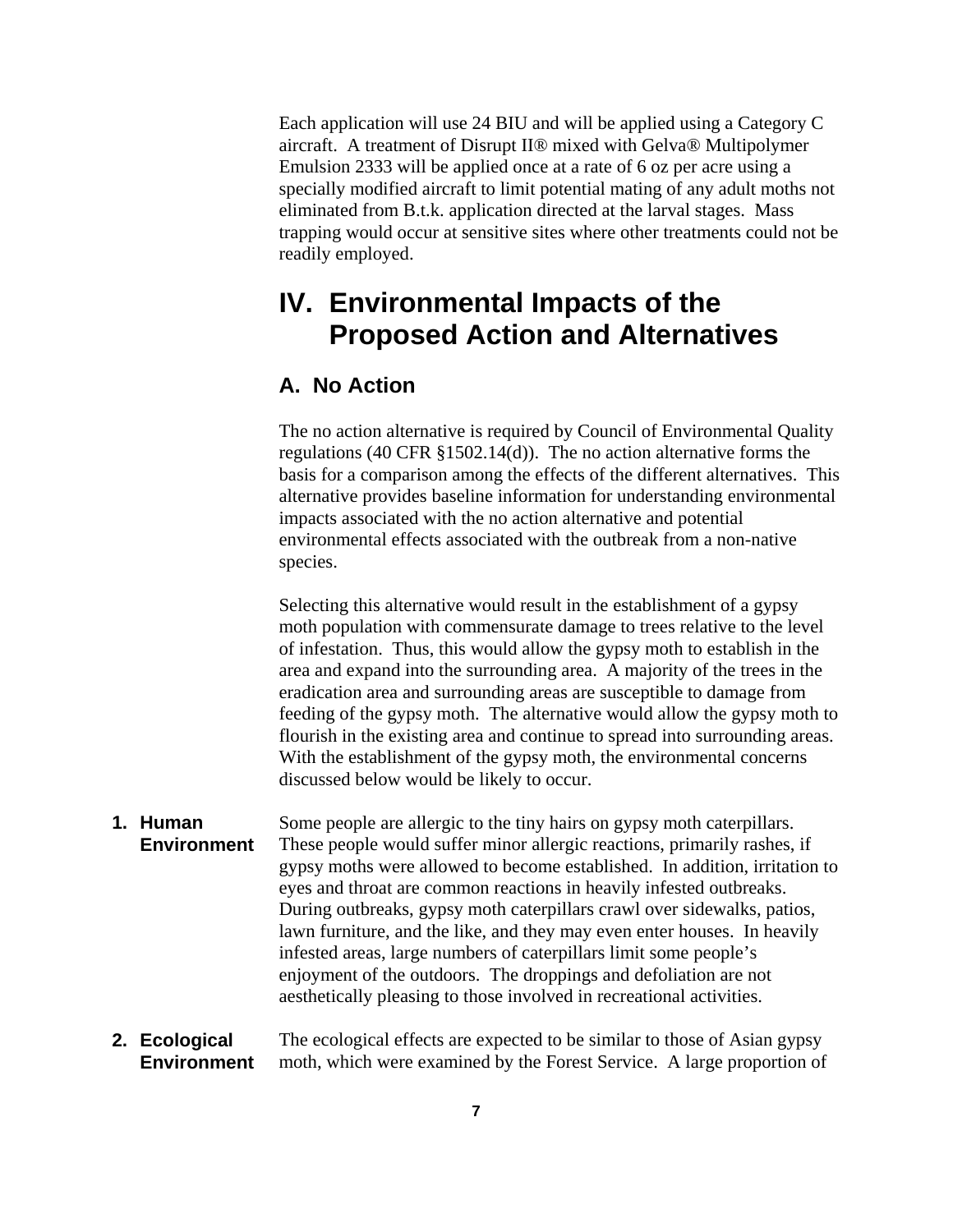the trees located in the area and surrounding areas are host trees and are threatened by gypsy moth defoliation. Gypsy moth feeding can lead to changes in forest stand composition. Nesting sites and cover would be reduced. Although major water sources are not located within the treatment site, if gypsy moths were to spread to other areas changes in water quality and effects to aquatic organisms would be seen. The loss of vegetation in the area could lead to increased erosion of soil and loss of moisture retention.

#### **B. Use of B.t.k.**

B.t.k. is a naturally occurring soil bacterium. When applied on foliage and ingested, it is toxic to most caterpillars (larvae of butterflies and moths). Other insects and vertebrates are not affected by this bacterium. Human health risks from use of B.t.k. in gypsy moth eradication programs have been shown to be extremely low. There are no known effects to mammals, amphibians, birds, or reptiles.

Modern aqueous formulations of B.t.k. contain no organic solvents. None of the inert ingredients in these formulations are on list 1 (Inerts of Toxicological Concern) of the Environmental Protection (EPA) or list 2 (Potentially Toxic Inerts). In addition, all of the inert ingredients are approved by the Food and Drug Administration for use in foods or in food processing. B.t.k. products are organic and are designated by EPA as exempt from residue tolerances. This means that there are no limitations on the amount of residue that exists on food items. B.t.k can be used on food crops up to and including the day these products are harvested, as well as on stored food products. All sensitive terrestrial insects are Lepidoptera and include some species of butterfly. The risk characterization for other wildlife species is unambiguous under foreseeable conditions of exposure; however, adverse effects are unlikely to occur.

Application of B.t.k. poses negligible risk to human health or the environment. B.t.k.'s host range is limited to caterpillars of Lepidoptera (moth and butterflies). The biological pesticide, B.t.k*.*, is now commonly the material of choice for gypsy moth eradication programs in the United States. In the past decade, improved formulations and more concentrated applications of B.t.k. have increased gypsy moth larval mortality and have provided more consistent foliage protection where it has been used. Aqueous B.t.k. formulations do not affect aquatic organisms and can be applied over open water. B.t.k. is relatively expensive because three applications are usually required to ensure eradication.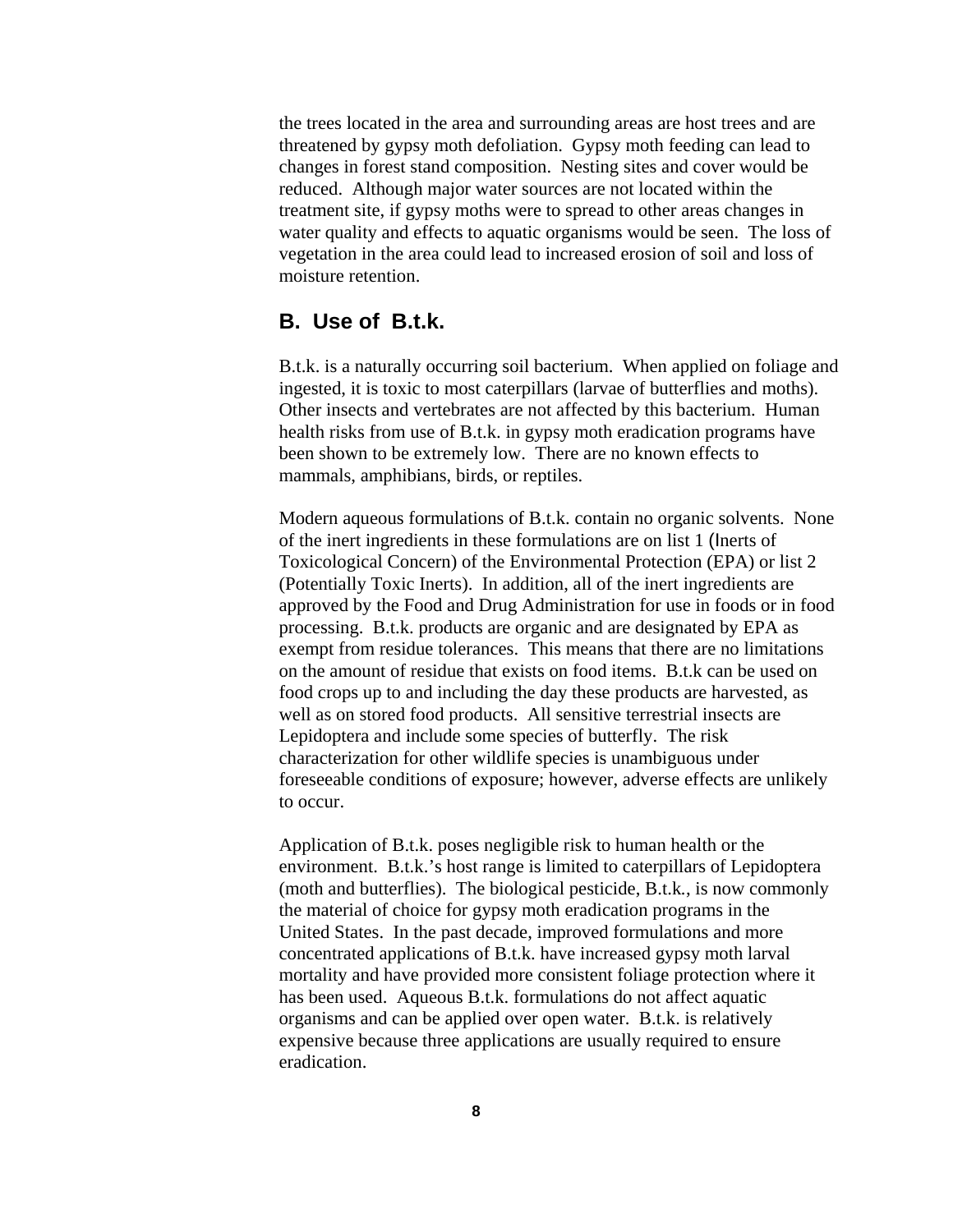**1. Human Environment** If directly exposed to B.t.k. application, some individuals (particularly workers who handle or mix the pesticides) may develop minor irritation of the skin, eyes, or respiratory tract. These effects are relatively mild and transient. Pathogenic effects are not likely, even in individuals with impaired immune systems. Allergic responses to B.t.k*.* are conceivable, but have not been documented. Table 9–4 and figure 9–1, found in appendix F of the 1995 Final EIS for Gypsy Moth Management in the United States (USDA, 1995) clearly and concisely shows human risks due to gypsy moth and all treatment alternatives including B.t.k.

> In 1998, EPA published Reregistration Eligibility Decision *Bacillus thuringiensis* (EPA 1998) in which the agency concluded:

"Based on the reviews of the generic data for the active ingredient, *Bacillus thuringiensis*, the Agency has sufficient information on the health effects of *Bacillus thuringiensis* and on its potential for causing adverse effects in fish and wildlife and the environment. The Agency has determined that *Bacillus thuringiensis* products, manufactured and used as specified in this Reregistration Eligibility Decision will not pose unreasonable risks or adverse effects to humans or the environment. Therefore, the Agency concludes that products containing *Bacillus thuringiensis* for all uses are eligible for reregistration."

**2. Ecological Environment** Some non-target Lepidoptera larvae (caterpillars) present in the proposed application area would likely be killed by the application of B.t.k. In turn, theoretically, those animals dependent on caterpillars for food may be affected. However, depressions in caterpillar populations are expected to be temporary due to recolonization from adjacent areas and the high reproductive capacity of most insects. B.t.k. is only effective against early instars of caterpillars. Therefore, Lepidoptera larvae exposed in late instars and those present at times other than during treatment applications are not affected.

> There are no known effects from B.t.k. to mammals, amphibians, birds or reptiles. In particular, the two species of particular concern (black capped vireo, *Vireo atricapilla* and the golden cheeked warbler, *Dendroica chrysoparia)* generally should not be affected by B.t.k. Studies have indicated that there have been no significant differences between treated and untreated areas in the numbers of bird eggs hatched and in nestling growth and development. When caterpillars aren't available, the birds switch to other available prey. In addition, the treatment area is small so the birds that are in the area will be able to travel a little further out to forage for food.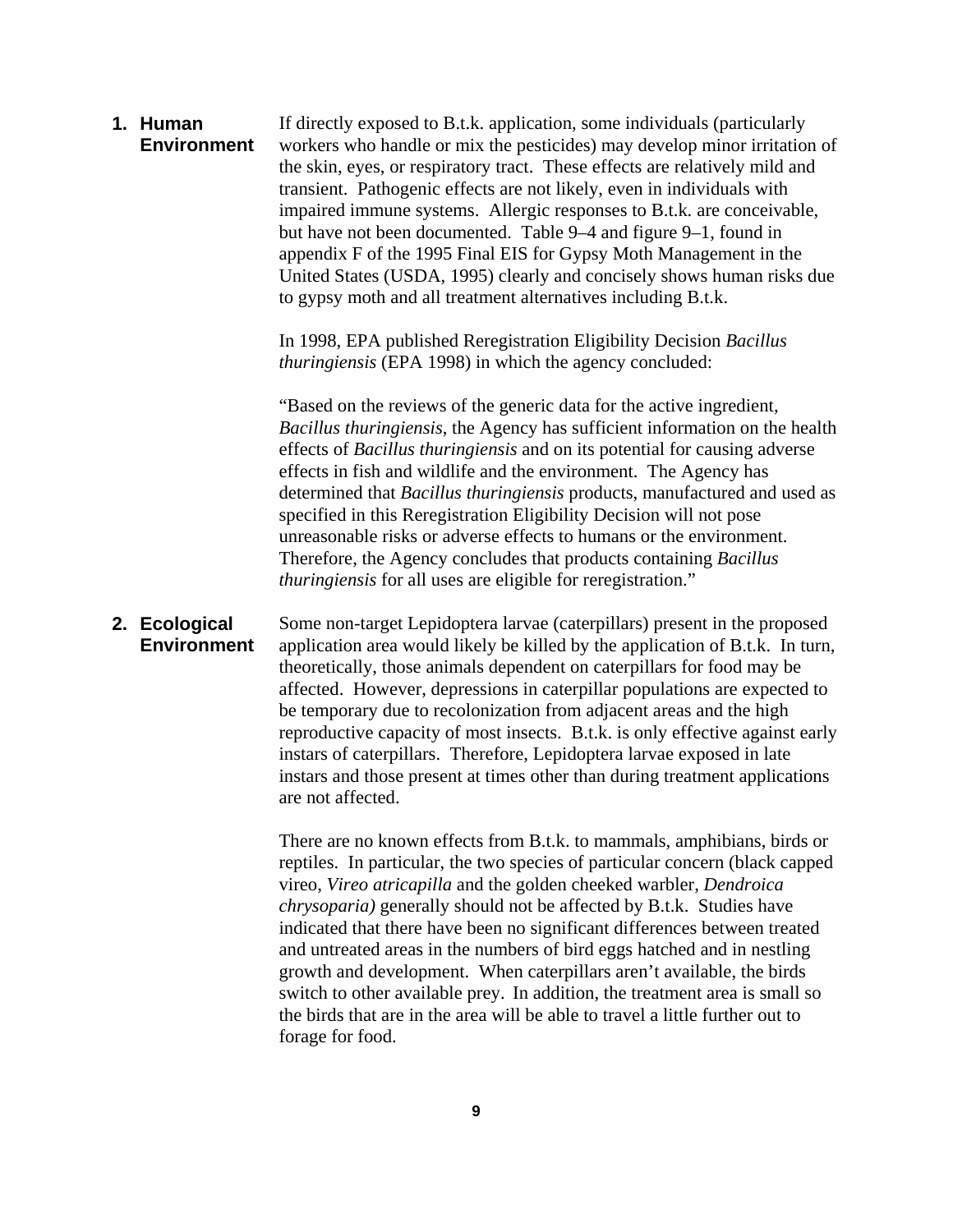Water quality and soil conditions should not be directly affected by B.t.k. B.t.k. is not likely to affect most aquatic organisms and naturally occurs in soils worldwide. B.t.k. reduces the amount of defoliation by leaf-eating caterpillars; therefore, changes in microclimate due to defoliation are not expected after B.t.k. application.

#### **C. Use of Mating Disruption**

Mating disruption entails the aerial application of tiny plastic flakes or beads that contain disparlure. In this case, Disrupt II® mixed with Gelva® Multipolymer Emulsion 2333 will be used. The effect is to confuse male moths and prevent them from locating and mating with females.

**1. Human Environment** The risk of toxic effects from exposure to disparlure is believed to be slight (USDA, 1995). Male gypsy moths will be attracted to workers who have direct contact with the chemical in sufficient quantity. Such exposure is unlikely except in some cases for project workers, but exposure may attract male gypsy moths. The effect could be annoying and sometimes stressful for these individuals who have an aversion to insects, but is not known to pose a health risk. The absence of gypsy moth in other parts of Texas makes it unlikely that the attraction would be experienced unless eradication was unsuccessful. The general public is not likely to be exposed to sufficient amounts of disparlure to experience the rare effect.

#### **2. Ecological Environment** Disparlure has low toxicity to vertebrates and is specific to the gypsy moth. Disparlure is not likely to cause changes in the number of diversity of non-target organisms, forest conditions, water quality, microclimate, or soil productivity and fertility.

### **D. Use of Mass Trapping Using Disparlure**

Disparlure is a chemical sex attractant that attracts male gypsy moths. Intensive mass trapping involves the use of large numbers of disparlurebaited pheromone traps—up to nine traps per acre. Section 5 from appendix G of the 1995 Final EIS for Gypsy Moth Management in the United States thoroughly discussed the ecological effects of disparlure, B.t.k., and other treatment options on the environment.

**1. Human Environment** Data are not sufficient for a quantitative risk assessment. By analogy to other insect pheromones, risks of toxic effects, if any, are likely to be slight for the general public and workers. Disparlure is very persistent on and in the body. Individuals exposed to disparlure may attract adult male moths for prolonged periods of time (up to 2 to 3 years). This may be a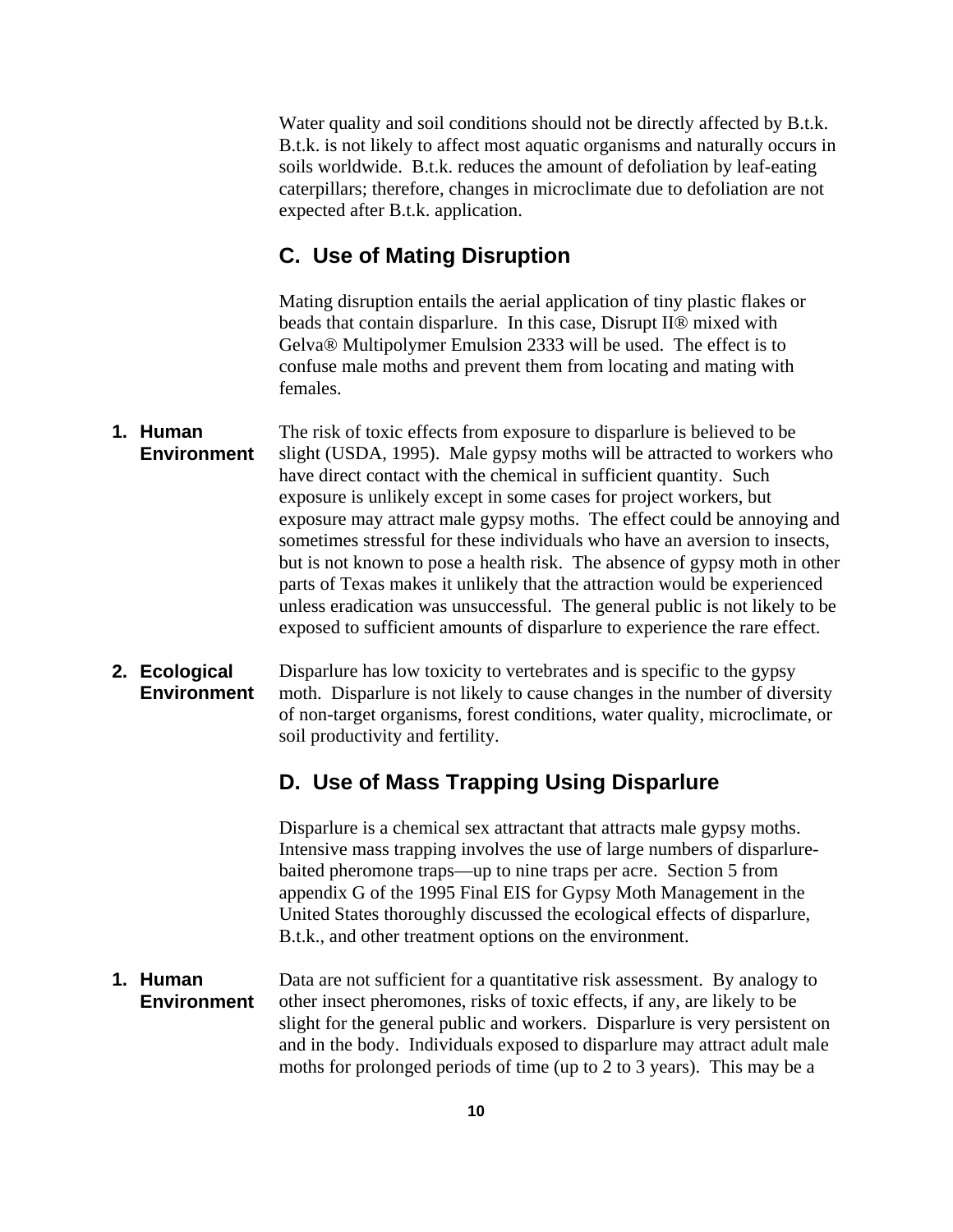considerable nuisance in gypsy moth infested areas such as the eastern United States. The level of exposure required to cause the attractant effect cannot be characterized, although the likelihood of this effect is much greater for workers than for the general public. However, exposure to disparlure from mass trapping is unlikely and would only occur if someone were to tamper with the trap themselves.

**2. Ecological Environment** In acute toxicity tests, disparlure was not toxic to mammals, birds, or fish. Pheromone traps do catch small numbers of non-target organisms. However, since the pheromone in the trap is specific to gypsy moth, the number of non-target organisms affected will be very small and will have a minimal impact to the environment.

#### **E. Integrated Eradication Programs**

Under this alternative, B.t.k. will be used in conjunction with mass trapping and mating disruption. B.t.k. will be applied during the caterpillar stage of life for the gypsy moth. Following the three applications of B.t.k. at the time of adult flight, there will be an application of disparlure in the form of Disrupt II® that will be applied to disrupt mating of the gypsy moth. The presence of this pheromone confuses the male moths making it difficult for any male moths that still exist to locate and mate with a female gypsy moth. In addition, selective use of mass trapping would be made to capture male moths and remove them from the mating population.

The environmental effects and human effects are a combination of the same effects seen in alternatives B, C, and D. However, the integrated use of treatments will have a higher probability of eradicating the gypsy moth from the treatment area, thus eliminating the negative impacts that would occur under the no action alternative.

The goal of the program is to eradicate the gypsy moth from Travis County, Texas. The use of B.t.k. can achieve the goal. B.t.k. combined with mass trapping and mating disruption will increase the likelihood of achieving the eradication goal. It is less likely that mass trapping or mating disruption alone could result in eradication of a gypsy moth population. The density of vegetation and the terrain in the treatment area would make it difficult for traps to be placed and therefore shouldn't be relied on as the sole eradication method in this area. However, if the program is unsuccessful in eradicating the gypsy moth, we will need to revisit the issues, potentially increasing the applicaiton area and treatments for subsequent years.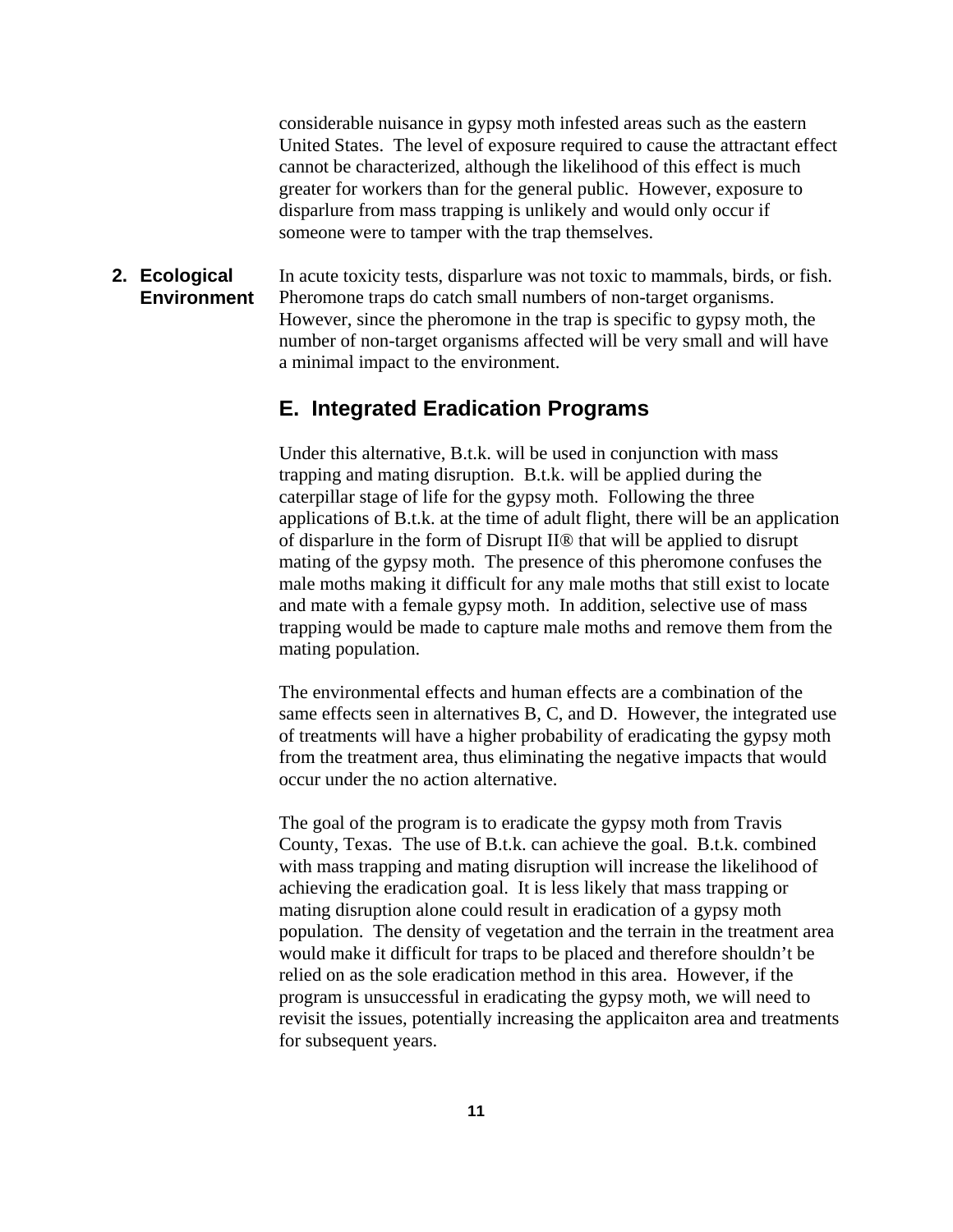# **V. Other Issues**

#### **A. Cumulative Impacts**

Cumulative impacts are defined as "the impact on the environment which results from the incremental impact of the action when added to other past, present, and reasonably foreseeable future actions regardless of what agencies or person undertakes such other actions. Cumulative impacts can result from individually minor but collectively significant actions taking place over a period of time" (40 CFR § 1508.7). Cumulative impacts resulting from an eradication program can be caused by 1) multiple treatments of the same area in the same season (that is, three applications of B.t.k. in this program), 2) combining treatment types (e.g., B.t.k. and mating disruption in this program) within the same project area and 3) retreatment of the same project area in following years. Cumulative impacts may be additive resulting in greater effect than the sum of the individual effects.

The cumulative impacts in the proposed alternative could occur from the three B.t.k. applications that extend the time of potential exposure and risk to a greater number of non-target lepidopterans. However, because the proposed eradication area is relatively small, the opportunity for recolonization of non-target lepidopterans from the surrounding areas is high. The likelihood of previous applications of B.t.k. to this area are low in that other pest Lepidoptera requiring control treatments are not known to regularly occur in this part of Texas.

Because B.t.k. application, mass trapping, and mating disruption have very little potential for human and environmental effects, when the techniques are used together they also have very little cumulative impact. B.t.k. application used in conjunction with mass trapping and mating disruption pose little or no risk to non-target organisms. The risk of cumulative impacts to humans, water quality, microclimate, and soil productivity is minimal.

In the event that the gypsy moth outbreak establishes itself in this small area, future treatments may be required to eliminate them. Application of B.t.k. over several years may lead to decreased likelihood that non-target lepidopterans reestablish populations in this area. However, if future treatments are needed, a subsequent EA will be conducted and these risks will be evaluated further.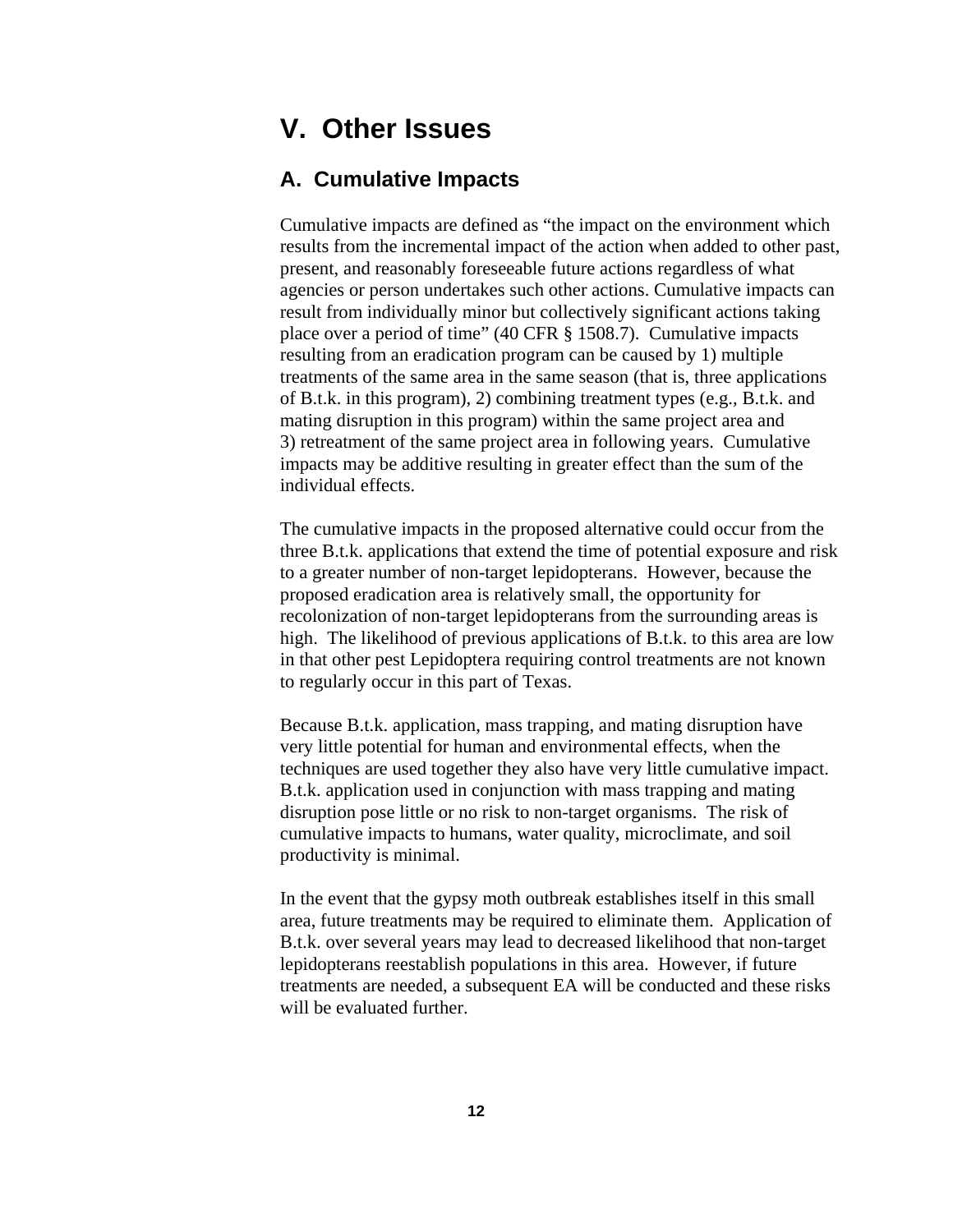#### **B. Threatened and Endangered Species**

Section 7 of the Endangered Species Act (ESA) and its implementing regulations require Federal agencies to ensure that their actions are not likely to jeopardize the continued existence of endangered or threatened species or result in the destruction or adverse modification of critical habitat. APHIS has considered the potential effects of the proposed program on endangered or threatened species and their habitats.

APHIS has prepared a biological assessment (BA) and, based upon the findings of that analysis, has determined that the proposed program for eradication of the gypsy moth using B.t.k., mass trapping, mating disruption, or a combination of these treatments in Travis County, Texas, may affect, but is not likely to adversely affect the endangered blackcapped vireo (*Vireo atricapillus*) or the endangered golden-cheeked warbler (*Dendroica chrysoparia*). In addition, APHIS has determined that the proposed program will have no effect on the endangered Barton Springs salamander (*Eurycea sosorum*) that also occurs in Travis County. APHIS submitted the BA to the U.S. Fish and Wildlife Service (FWS), and received concurrence with this determination on February 17, 2006.

#### **C. Site Specific Concerns**

There are two known sensitive sites within the spray area where mass trapping will be favored over the use of aerial application of B.t.k. and Disrupt II®. These sites include a 1/4 acre of school grounds and a child care center located on the opposite side of the spray area from the school. In addition, there have been concerns for individuals who have multiple chemical sensitivities. For these areas, and any other areas that come to the attention of the program as being sensitive areas, mass trapping will be used and a buffer zone will be established surrounding these areas to ensure that B.t.k. and Mating Disruption are not applied in these areas. In addition to sensitive areas, there has been concern from some individuals in the area about the collection of rain water from their rooftops. Based on the Risk Assessment it is unlikely that there will be any effects from human consumption of these compounds except for those individuals that are sensitive (Durkin, 2004; Klotzbach et. al., 2004). Citizens will be on notice regarding the timing of the application of chemicals. For those citizens who have concerns about the consumption of these products, they can take appropriate measures to ensure that water is not collected during and immediately after the application of these chemicals.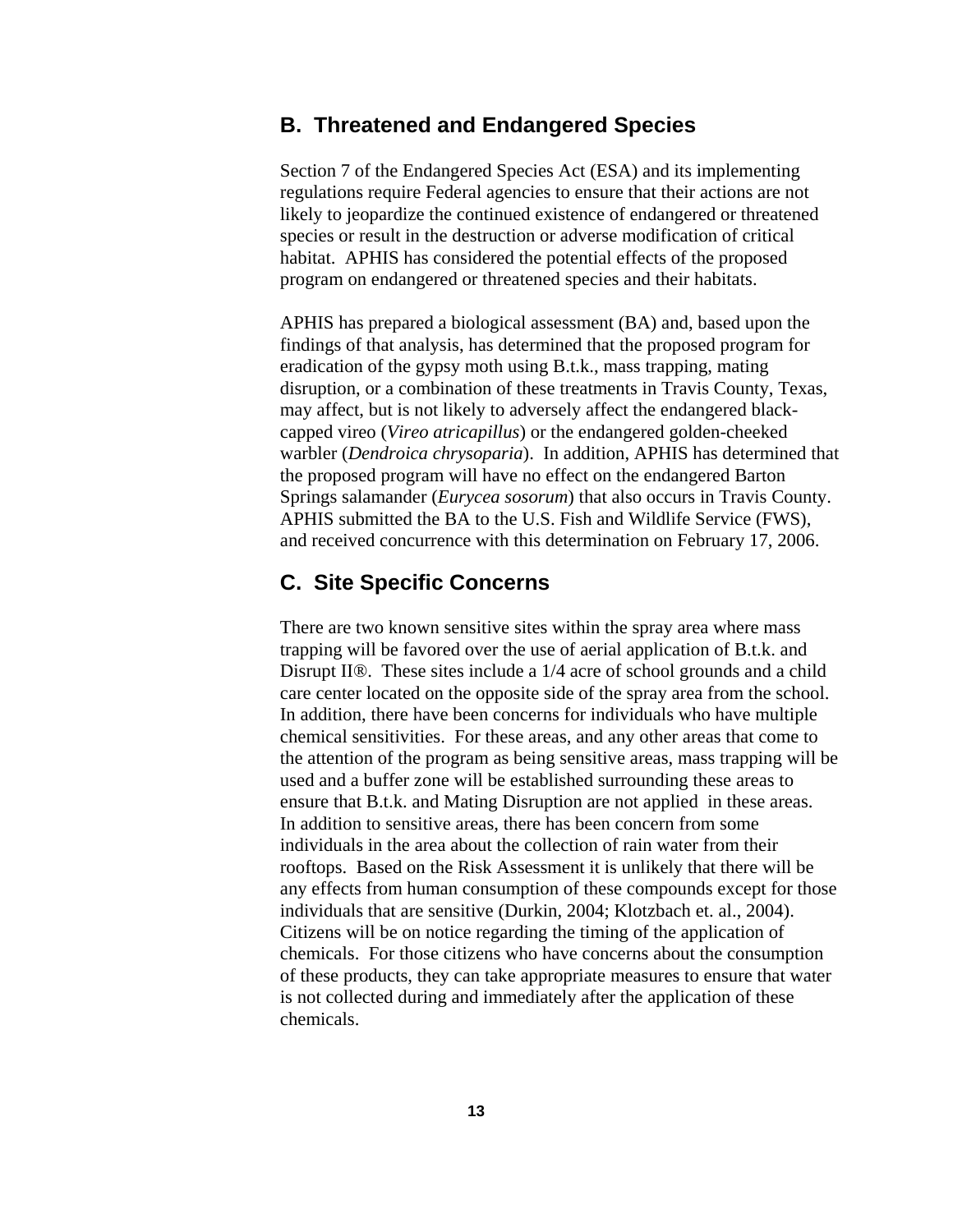It is advised that individuals stay indoors during the application of these chemicals to ensure that any negative effects are limited. Sensitive individuals should be more aware of when the application occurs and to limit their exposure to these chemicals.

Consistent with Executive Order (E.O.) 12898, "Federal Actions to Address Environmental Justice in Minority Populations and Low-Income Populations," APHIS considered the potential for disproportionately high and adverse human health or environmental effects on any minority or low income populations. The population in the affected area is composed mostly of Caucasians with some individuals of Hispanic and Middle Eastern descent. The environmental and health effects from the proposed applications are minimal and are not expected to have disproportionate adverse effects to any minority or low-income population.

Consistent with E.O. 13045, "Protection of Children From Environmental Health Risks and Safety Risks," APHIS considered the potential for disproportionately high and adverse environmental health and safety risks to children. The children in the area are not adversely affected disproportionately over adults from the program actions proposed.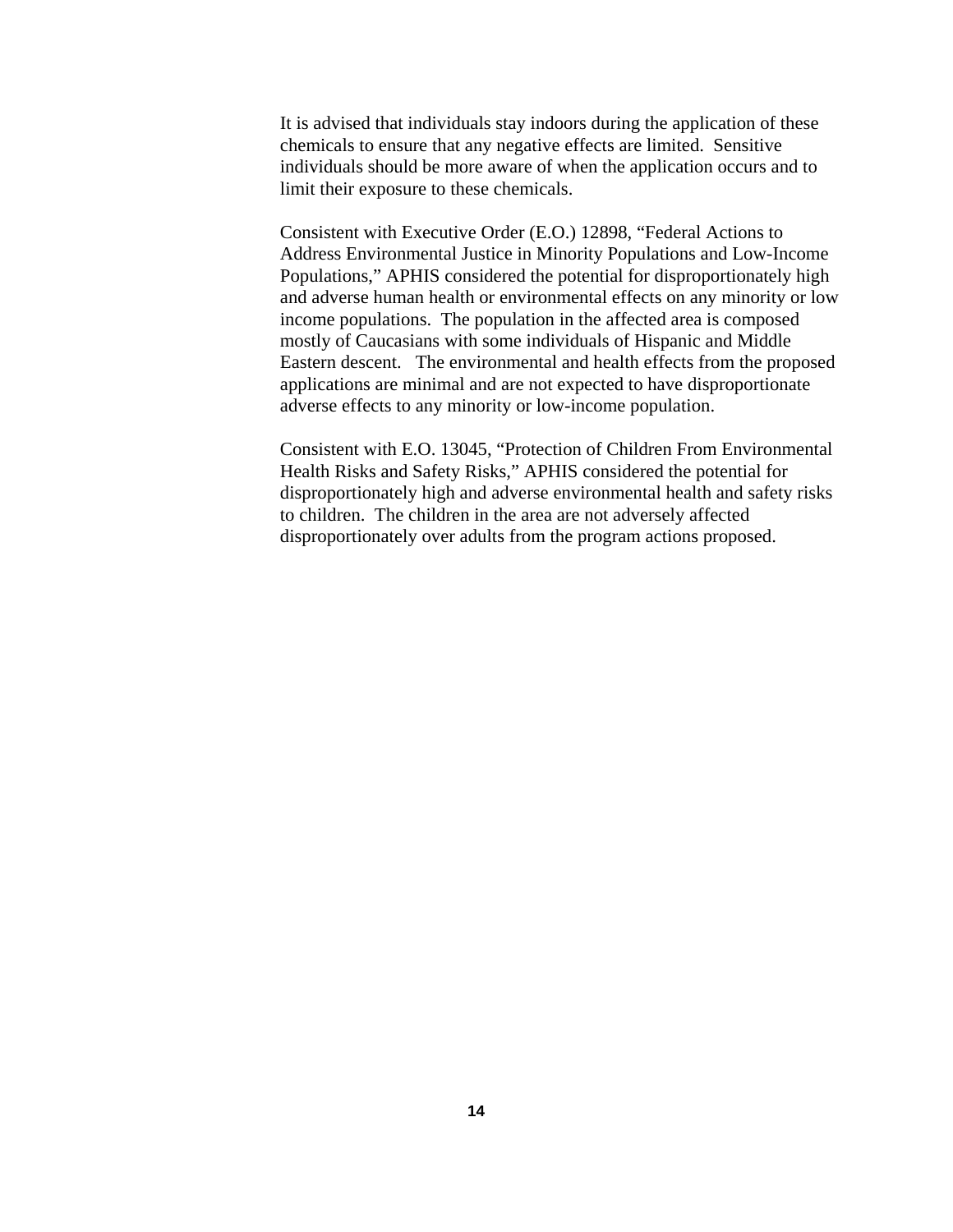# **VI. Listing of Agencies and Persons Consulted**

Texas Department of Agriculture 1700 North Congress Avenue Austin, TX 78701

Weyman Fussell National GM Program Manager USDA/APHIS/PPQ 4700 River Road, Unit 134 Riverdale, MD 20737–1236

USDA/APHIS/PPD/ES 4700 River Road, Unit 149 Riverdale, MD 20737–1238

USDA/APHIS/PPQ/Environmental Monitoring 4700 River Road, Unit 130 Riverdale, MD 20737–1236

USDA, APHIS State Plant Health Director 903 San Jacinto Boulevard, Suite 270 Austin, TX 78701–2450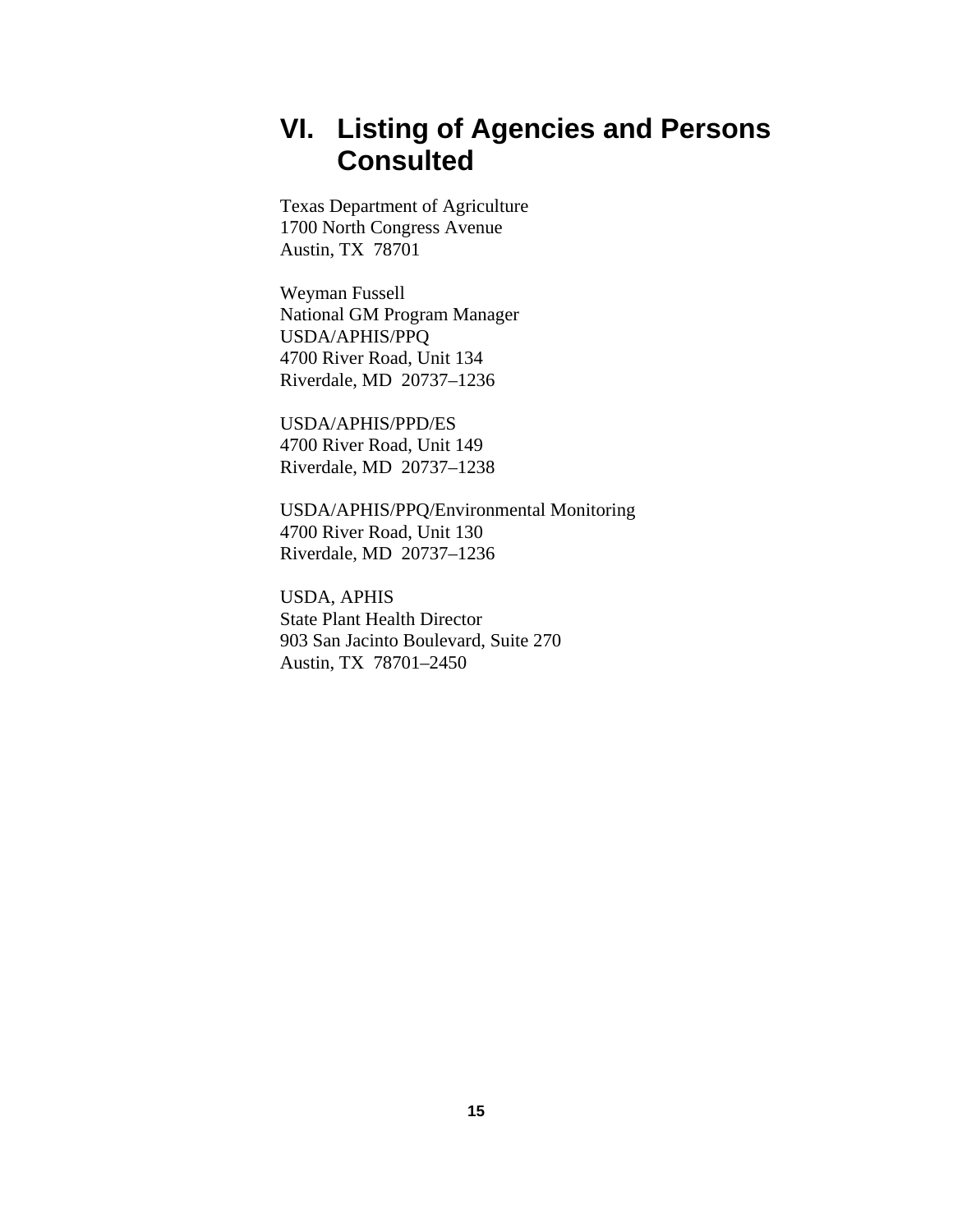## **VII. References**

Durkin, Patrick R, Syracuse Environmental Research Associates, Inc, 2004. Control/Eradication Agents for the Gypsy Moth - Human Health and Ecological Risk Assessment for Bacillus thuringiensis var. kurstaki (B.t.k). June 2004.

EPA—See U.S. Environmental Protection Agency.

Klotzbach, Julie and Durkin, Patrick, Syracuse Environmental Research Associates, Inc. August 2004. Control/Eradication Agents for the Gypsy Moth - Human and Ecological Risk Assessment for Disparlure (a.i). August 2004.

N.C. Dept. of Agric.—See North Carolina Department of Agriculture

North Carolina Department of Agriculture, 1994. Environmental Assessment for Bladen, Brunswick, Columbus, New Hanover, and Pender Counties, Gypsy Moth Eradication Project 1994. North Carolina Department of Agriculture, Raleigh, N.C.

USDA—See U.S. Department of Agriculture

United States Department of Agriculture, 1995. Gypsy Moth Management in the United States: A Cooperative Approach. Final Environmental Impact Statement. November 1995. Forest Service, Washington, DC.

U.S. Environmental Protection Agency, 1998. Reregistration Eligibility Decision (RED) *Bacillus thuringiensis* EPA738–R–98–004, March 1998.